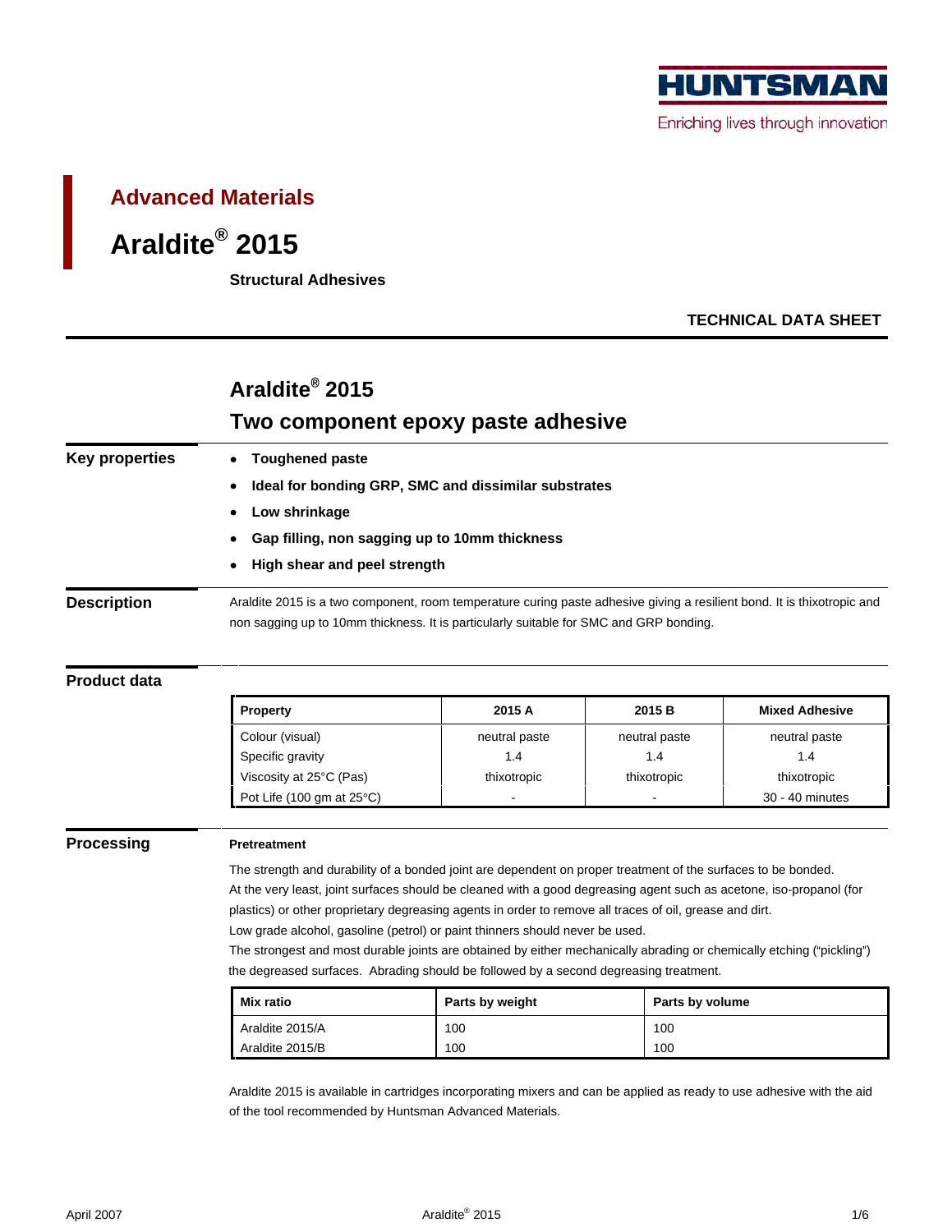#### **Application of adhesive**

The resin/hardener mix may be applied manually or robotically to the pretreated and dry joint surfaces. Huntsman's technical support group can assist the user in the selection of an suitable application method as well as suggest a variety of reputable companies that manufacture and service adhesive dispensing equipment.

A layer of adhesive 0.05 to 0.10 mm thick will normally impart the greatest lap shear strength to the joint. Huntsman stresses that proper adhesive joint design is also critical for a durable bond. The joint components should be assembled and secured in a fixed position as soon as the adhesive has been applied. **CURE TEND AND TEND IS THE CONSULTER CONSULTER CONSULTER CONSULTER CONSULTER CONSULTER CONSULTER CONSULTER CONSULTER CONSULTER CONSULTER CONSULTER CONSULTER CONSULTER CONSULTER CONSULTER CONSULTER CONSULTER CONSULTER CONSU** 

For more detailed explanations regarding surface preparation and pretreatment, adhesive joint design, and the dual syringe dispensing system, visit [www.araldite2000plus.com](http://www.araldite2000plus.com).

#### **Equipment maintenance**

All tools should be cleaned with hot water and soap before adhesives residues have had time to cure. The removal of cured residues is a difficult and time-consuming operation.

If solvents such as acetone are used for cleaning, operatives should take the appropriate precautions and, in addition, avoid skin and eye contact.

| Times to minimum shear strength |         |                 |    |    |  |     |
|---------------------------------|---------|-----------------|----|----|--|-----|
| Temperature                     |         |                 | 15 | دے |  | 100 |
| Cure time to reach              | hours   | 12 <sup>2</sup> |    |    |  |     |
| LSS > 1MPa                      | minutes |                 |    |    |  |     |
| Cure time to reach              | hours   | $\sim$ 1        |    |    |  |     |
| LSS > 10MPa                     | minutes |                 |    |    |  |     |

LSS = Lap shear strength.

**Typical cured**  Unless otherwise stated, the figures given below were all determined by testing standard specimens made by lap**properties** jointing 114 x 25 x 1.6 mm strips of aluminium alloy. The joint area was 12.5 x 25 mm in each case.

The figures were determined with typical production batches using standard testing methods. They are provided solely as technical information and do not constitute a product specification.

#### **Average lap shear strengths of typical metal-to-metal joints (ISO 4587)**

Cured for 16 hours at 40°C and tested at 23°C Pretreatment - Sand blasting

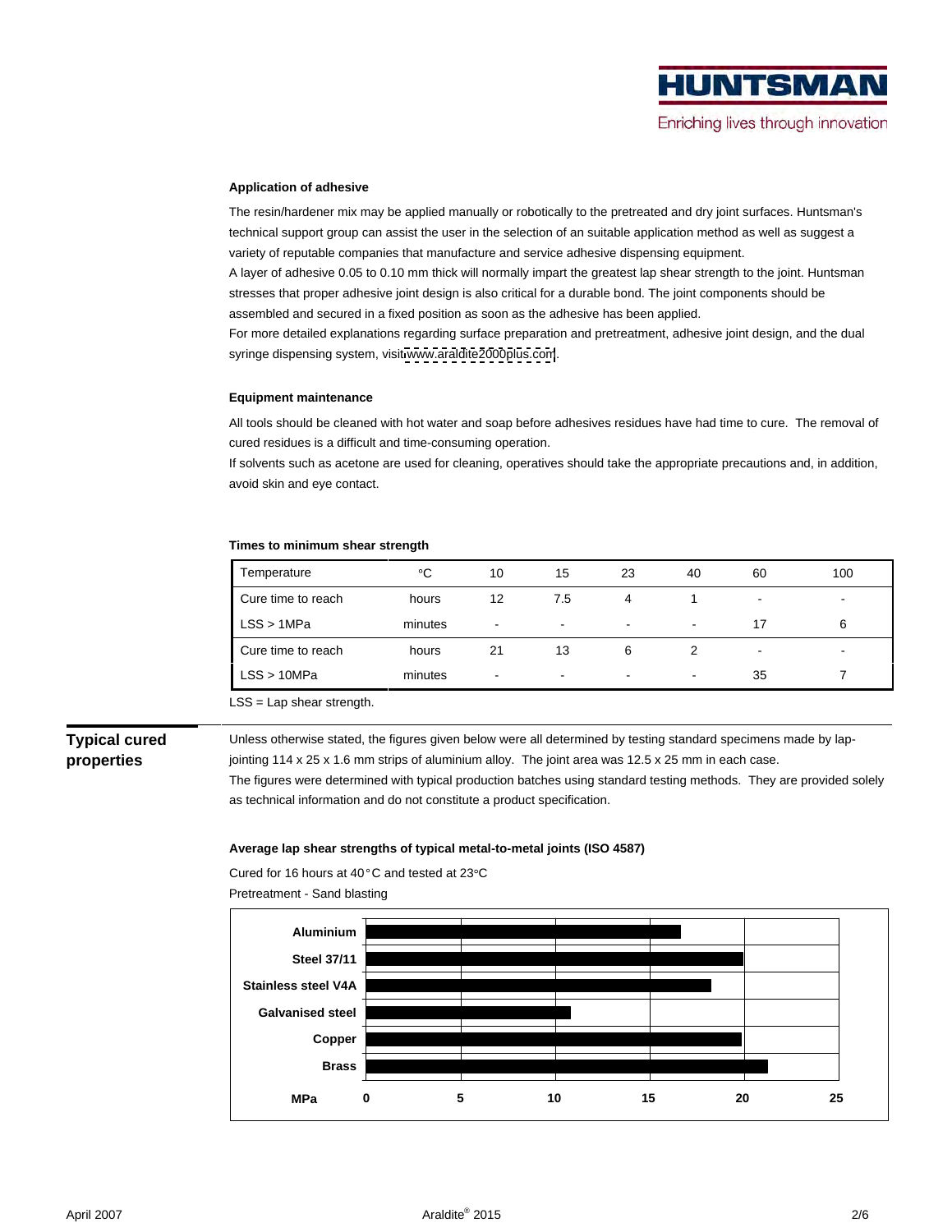

### **Average lap shear strengths of typical plastic-to-plastic joints (ISO 4587)**

Cured for 16 hours at  $40^{\circ}$ C and tested at 23 $^{\circ}$ C. Pretreatment – Lightly abrade and alcohol degrease.



| Tensile strength at 23°C (ISO 527) | 30 MPa |  |  |
|------------------------------------|--------|--|--|
| Tensile modulus                    | 2 GPa  |  |  |
| Elongation at break                | 4.4 %  |  |  |

### **Lap shear strength versus temperature (ISO 4587) (typical average values)**

Cure: (a) = 7 days at 23°C; (b) = 24 hours at 23°C + 30 minutes at 80°C



### **Roller peel test (ISO 4578)**

Cured: 16 hours at 40 °C  $\,$   $\,$  4 N/mm  $\,$   $\,$  4 N/mm  $\,$   $\,$  4 N/mm  $\,$ 

#### **Glass transition temperature**

Cure: 16 hours at 40°C  $\sim$  67°C by DSC  $\sim$ Cure: 1 hour at 80°C

Dielectric constant (500v at 25°C)

67 $^{\circ}$ C by DSC and the set of  $\sim$ 87 by shear modulus DIN 53445 5.6 at 1 kHz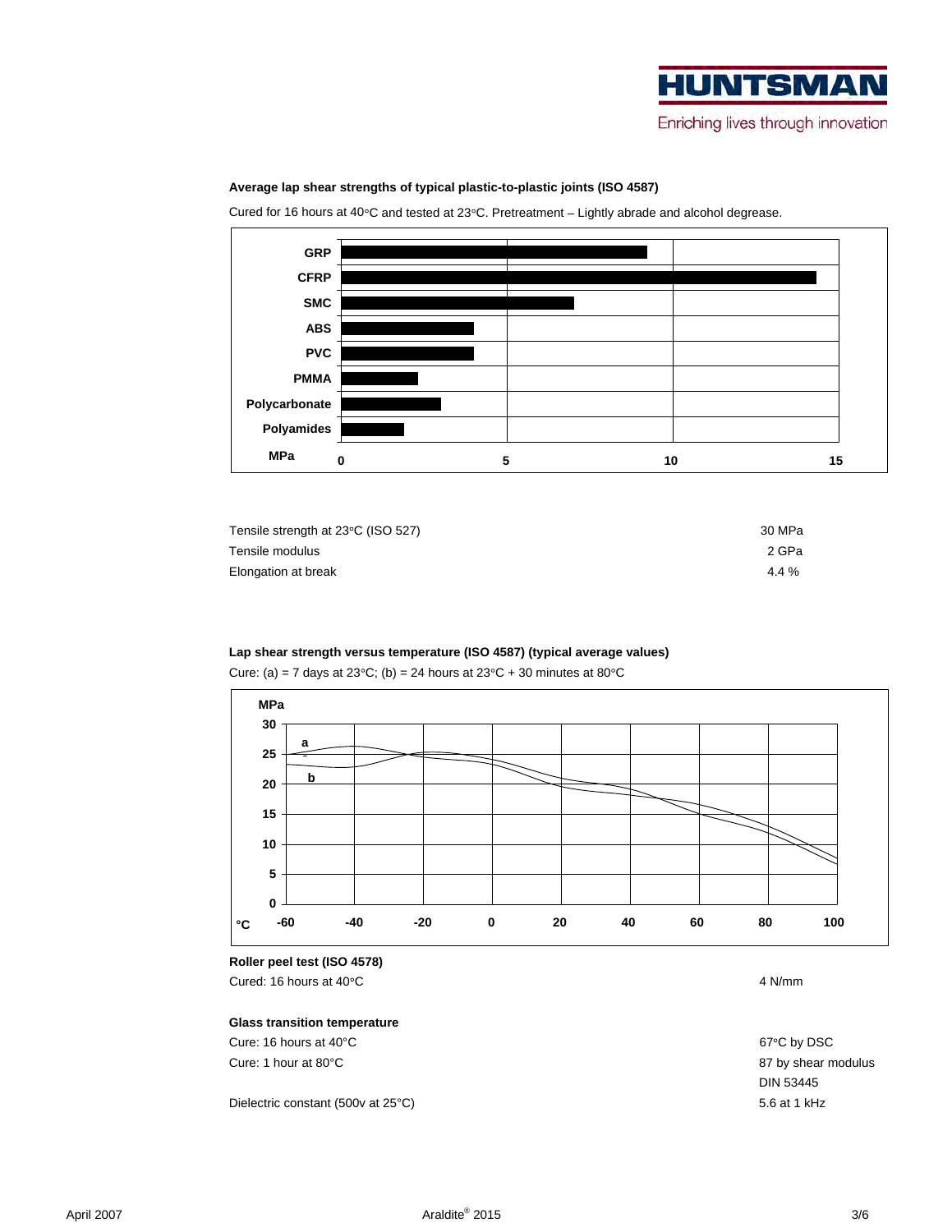

### **Lap shear strength versus immersion in various media (typical average values)**

Unless otherwise stated, L.S.S. was determined after immersion for 90 days at 23°C



#### **Lap shear strength versus tropical weathering**

(40/92, DIN 50015; typical average values) Cure: 16 hours at 40°C Fest: at 23°C  $\blacksquare$ 

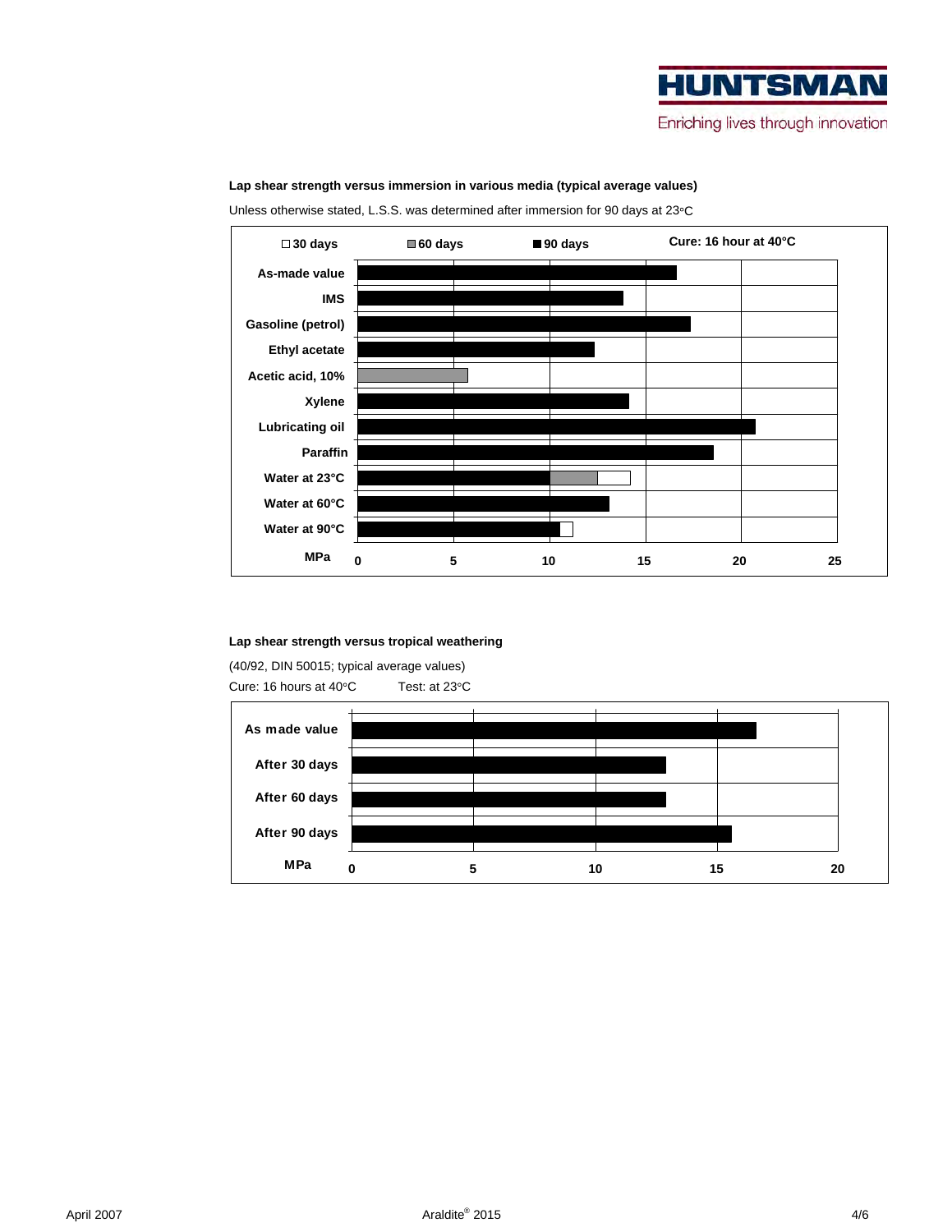### **Lap shear strength versus heat ageing**

Cure: 16 hours at 40 °C



 $*$ 25 cycles -30 $^{\circ}$ C to + 70 $^{\circ}$ C compared to the control of the control of the control of the control of the control of the control of the control of the control of the control of the control of the control of the c

### **Shear modulus (DIN 53445)**

Cure: 1 hour at 80 $^{\circ}$ C $\,$ 

| Temperatu. |         |  |
|------------|---------|--|
|            |         |  |
| $\sim$     |         |  |
|            |         |  |
|            |         |  |
|            | ب الا ا |  |

| Flexural Properties (ISO 178) Cure 16 hours/ 40°C | tested at 23°C |
|---------------------------------------------------|----------------|
|                                                   |                |
| <b>Flexural Strength</b>                          | 42.7 MPa       |
| <b>Flexural Modulus</b>                           |                |
|                                                   | 1813.6 MPa     |
|                                                   |                |

**Resistance to fatigue** (40 Hz at 23°C) (quoted as cycles to failure)

| Maximum applied load         | <b>Sandblasted aluminium</b> | <b>Chromate pickled aluminium</b> |
|------------------------------|------------------------------|-----------------------------------|
| 20% of static failing load   |                              |                                   |
| 25% of static failing load   |                              |                                   |
| 30% of static failing load   |                              |                                   |
| (Static failing load 16 MPa) |                              |                                   |